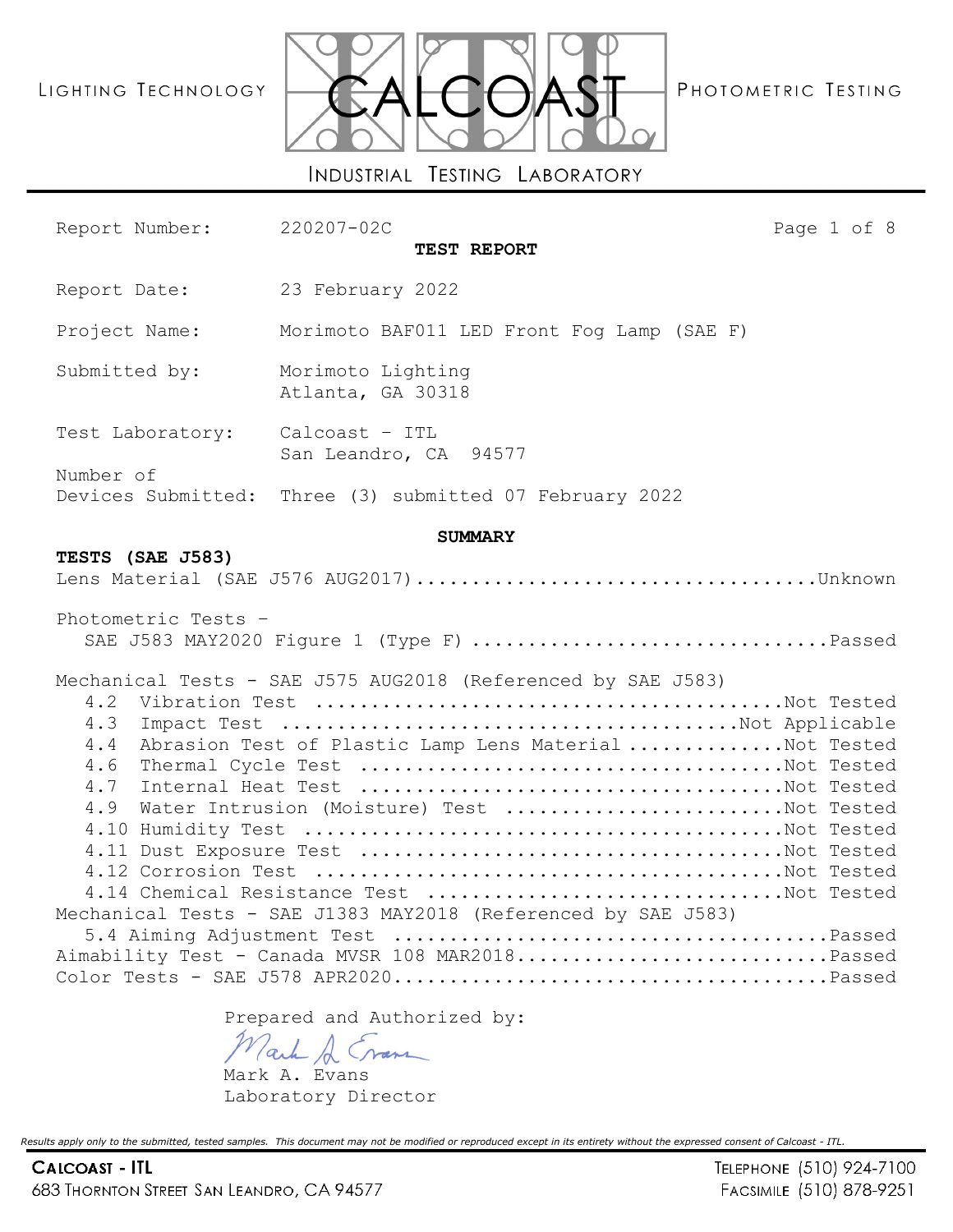# **DESCRIPTION SHEET**

Project Name: Morimoto BAF011 LED Front Fog Lamp (SAE F)

| LENS:      | None |          |
|------------|------|----------|
| REFLECTOR: | N/A  |          |
| HOUSING:   |      | "M" logo |

| PARTS DESCRIPTION:<br>LENS: |                                                                                                                      |
|-----------------------------|----------------------------------------------------------------------------------------------------------------------|
| MATERIAL:                   | Clear Polycarbonate                                                                                                  |
|                             | Lens material formulation, pigment, and coating must comply<br>with SAE J576 AUG2017 3 year weathering requirements. |
| METHOD OF<br>ATTACHMENT:    | Unknown                                                                                                              |
| HOUSING:                    |                                                                                                                      |
| MATERIAL:                   | Metal                                                                                                                |
| METHOD OF<br>MOUNTING:      | Swivel U-bracket to Vehicle<br>Bracket P/N BAF046                                                                    |
| GASKET:                     | N/A                                                                                                                  |
|                             |                                                                                                                      |

| BULB<br>USED: | FUNCTION | OUANTITY | TRADE NO. | VOLTAGE | POWER | FLUX |
|---------------|----------|----------|-----------|---------|-------|------|
|               |          | LED      | Unknown   |         | 39.6W |      |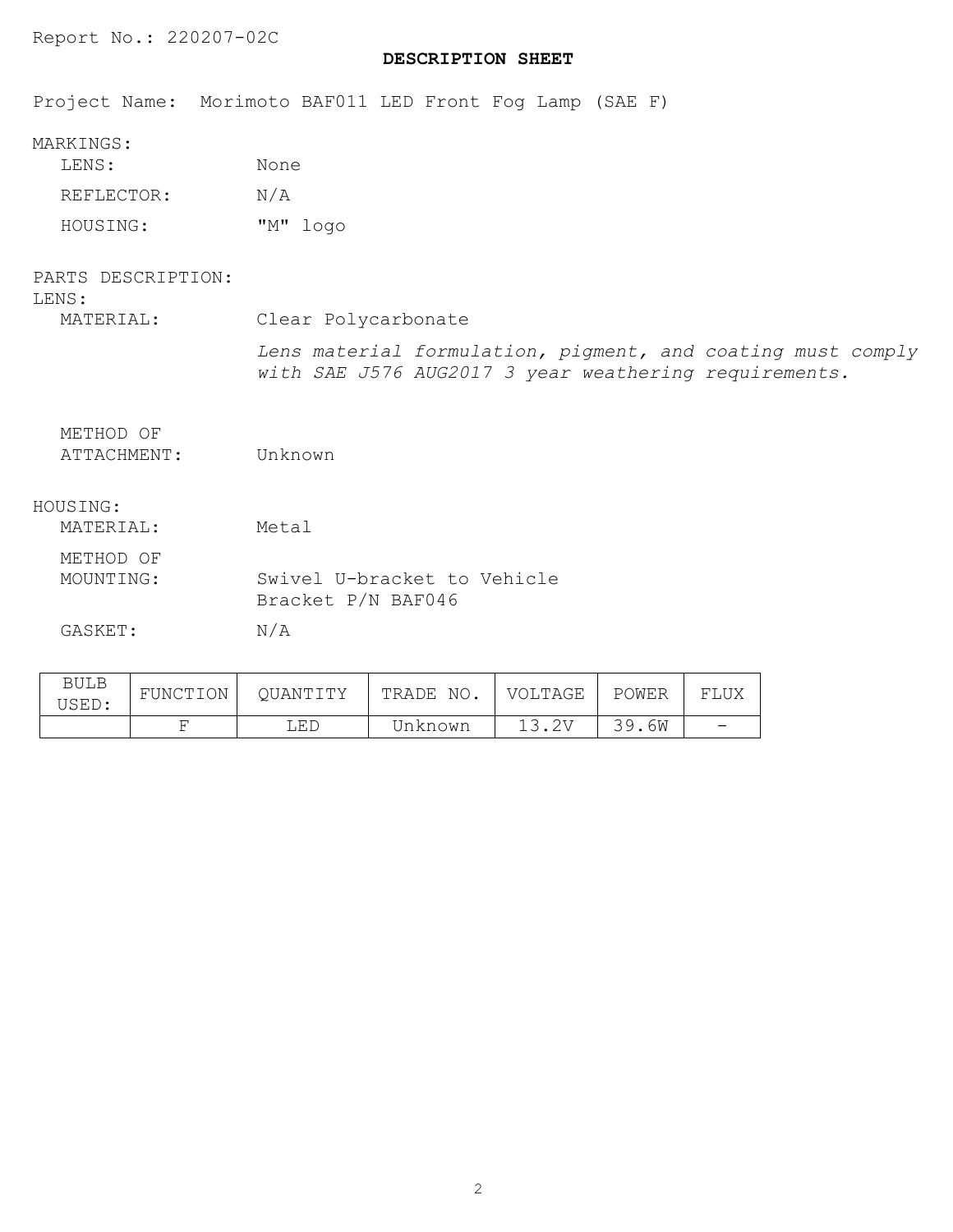#### **PHOTOMETRY SUMMARY SHEET**

Project Name: Morimoto BAF011 LED Front Fog Lamp (SAE F)

#### **PHOTOMETRIC TESTS**

Specification(s): SAE J583 MAY2020

Tests performed by: MAE Date: 22 February 2022

Meets requirements at all points for: SAE J583 MAY2020 (Foglamp), Type F

Lamp mounted on CCITL universal test fixture with fixture placed on level goniometer such that the LED Array was located at the center of rotation and center of tilt.

Lens face aligned perpendicular to HV using a mirror and laser.

Reference detector control number: NIST P181-2

Test distance: 100 feet

Device uses LED source. Initial photometry samples seasoned for 10 hours prior to testing. Lamp is voltage insensitive from 12.0V – 14.0V. Photometry tests performed at 13.2V.

The manufacturer specified that the lamp shall be mounted on a vehicle with a pitch of ±4.0°.



**TIMELOGS:**

Sample required 30 minute to reach stabilization period (<3%/15 min).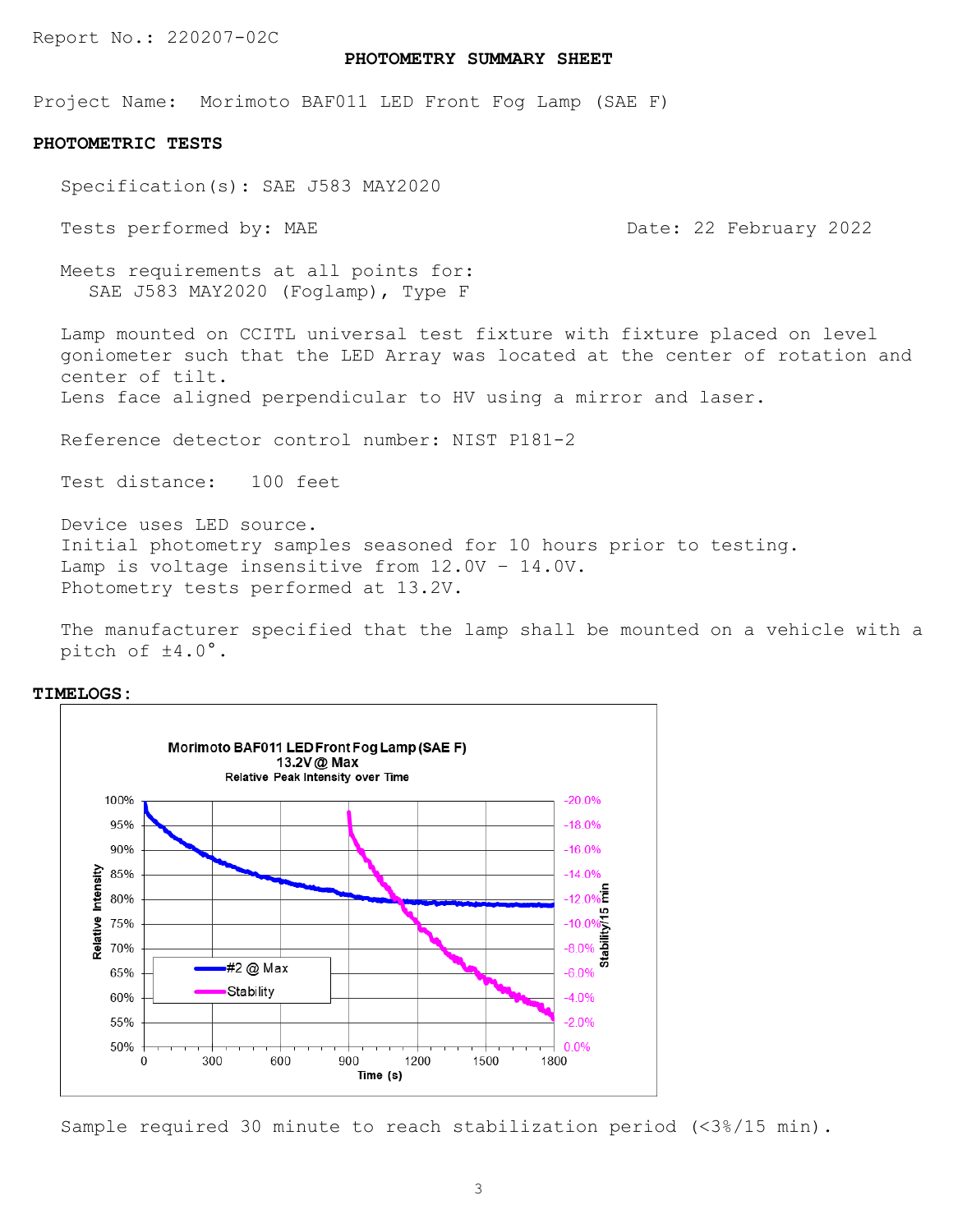# **TEST DATA SHEET**

Project Name: Morimoto BAF011 LED Front Fog Lamp (SAE F)

# **COLOR TEST:**

Requirement: SAE J578 APR2020 Test Method: Tristimulus Method (Average of 3 reads) Instrument: Photo Research PR-655 Spectroradiometer with SRS-3 Target Voltage: Location: 2.5°D/V

|                  | Measured $(x, y)$ |        |        | Required & Chart                                                                                                                                                               |
|------------------|-------------------|--------|--------|--------------------------------------------------------------------------------------------------------------------------------------------------------------------------------|
| Fog              | #2, $t=0$         | 0.3330 | 0.3439 | $0.31 \le x \le 0.50$<br>$0.38 \le y \le 0.44$<br>$y \ge 0.75x + 0.05$<br>$y \le 0.64x + 0.15$<br>SAE J578 White<br>0.45<br>0.43<br>0.41                                       |
| 13.2V<br>2.5°D/V | #2, $t=30$        | 0.3288 | 0.3377 | 0.39<br>0.37<br>$\geq 0.35$<br>♦<br>0.33<br><b>White Boundary</b><br>0.31<br>$\bullet$ Fog<br>0.29<br>0.27<br>0.30 0.32 0.34 0.36 0.38 0.40 0.42 0.44 0.46 0.48 0.50 0.52<br>x |

The color of the light emitted through the clear lens falls within the acceptable limits for white at all times.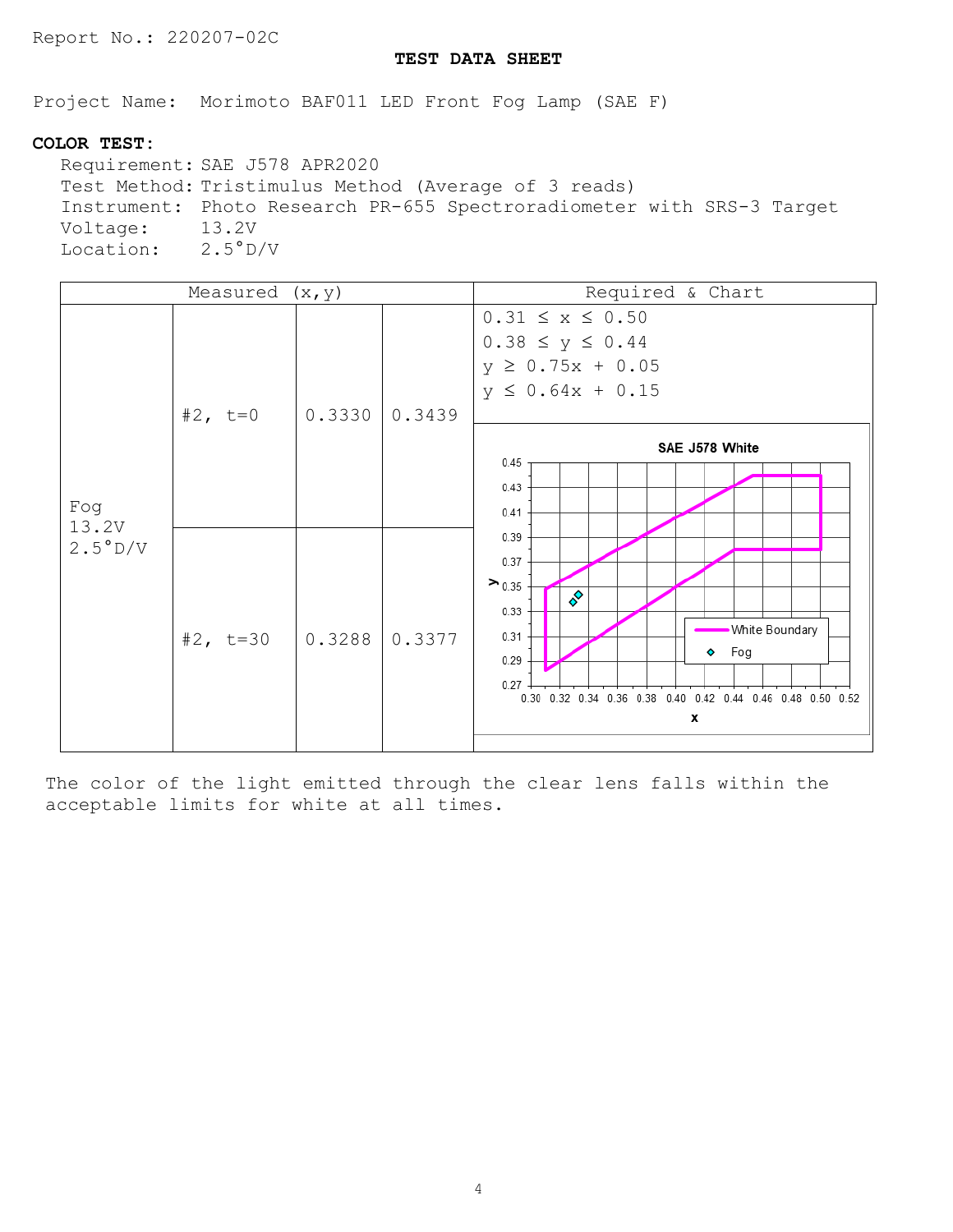# **PHOTOMETRIC TEST DATA SHEET**

Project Name: Morimoto BAF011 LED Front Fog Lamp (SAE F)

Sample Number: #2

# **Aim (SAE J583 MAY2020)**

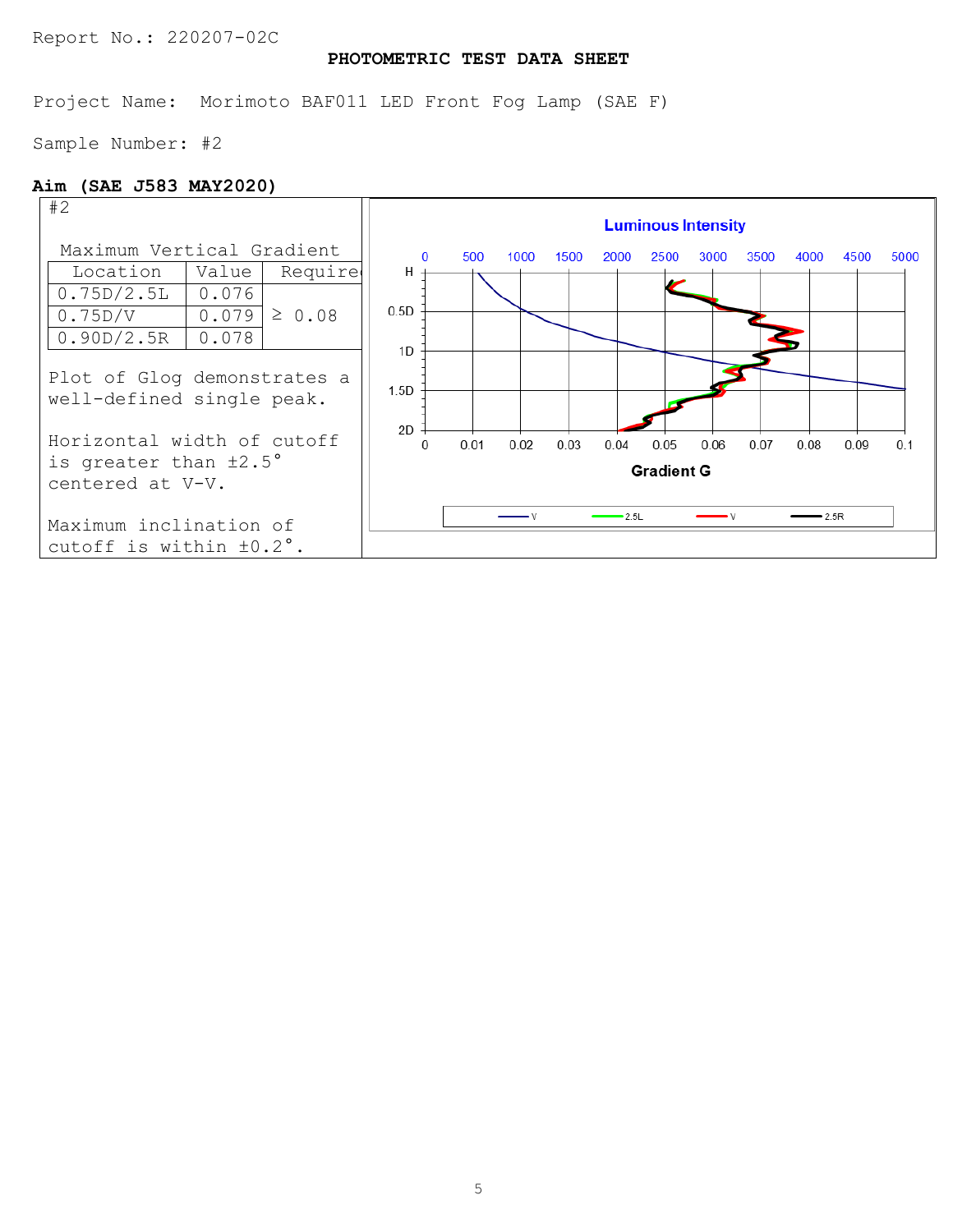## **PHOTOMETRIC TEST DATA SHEET**

Project Name: Morimoto BAF011 LED Front Fog Lamp (SAE F)

Sample Number: #2, Aimed 0.75°D

Specification: SAE J583 MAY2020 Figure 1 (Type F Front Fog Lamp) Color: White Luminous Intensity, Candela

| Test Point                |                  | Location |      | Measured | Reaim | Minimum | Maximum |
|---------------------------|------------------|----------|------|----------|-------|---------|---------|
| 2.00 15.0L TO 15.0R       |                  |          | 0.6L | 250.28   |       |         | 295     |
| 1.00 15.0L TO 15.0R       |                  |          | 1.2L | 315.38   |       |         | 435     |
|                           | H 10.0L TO 10.0R |          | 1.2L | 550.16   |       |         | 585     |
| $\rm H$<br>V              |                  |          |      | 544.04   |       |         |         |
| 1.5D<br>9.0L              |                  |          |      | 5046.18  |       | 1200    |         |
| 1.5D<br>3.0L              |                  |          |      | 5028.84  |       | 2400    | 12000   |
| 1.5D<br>3.0R              |                  |          |      | 5004.38  |       | 2400    | 12000   |
| 1.5D<br>9.0R              |                  |          |      | 4592.32  |       | 1200    |         |
| 3.0D 15.0L                |                  |          |      | 14060.76 |       | 1200    |         |
| 3.0D 15.0R                |                  |          |      | 13230.50 |       | 1200    |         |
| MX(10U-60U/15L-15R) 16.9U |                  |          | 2.9L | 121.31   |       |         | 150     |
| MAXIMUM                   |                  | 4.3D     | 0.6R | 22423.72 |       |         |         |

Sample meets test requirements at all points.

Applied Voltage: 13.20V / 3.011A after 30 minute warmup per SAE J1889 Multiply above values by 1.21 to acquire  $t = 1$  minute values.

Aim: Sample mounted on CCITL universal fixture. Fixture mounted on level goniometer with LED Array at goniometer center of rotation and tilt. Device aimed L/R using a laser and mirror over lens face Adjusted lamp aim hardware until max gradient Gmax located at 0.75°D/V (SAE J583 Type F Aim).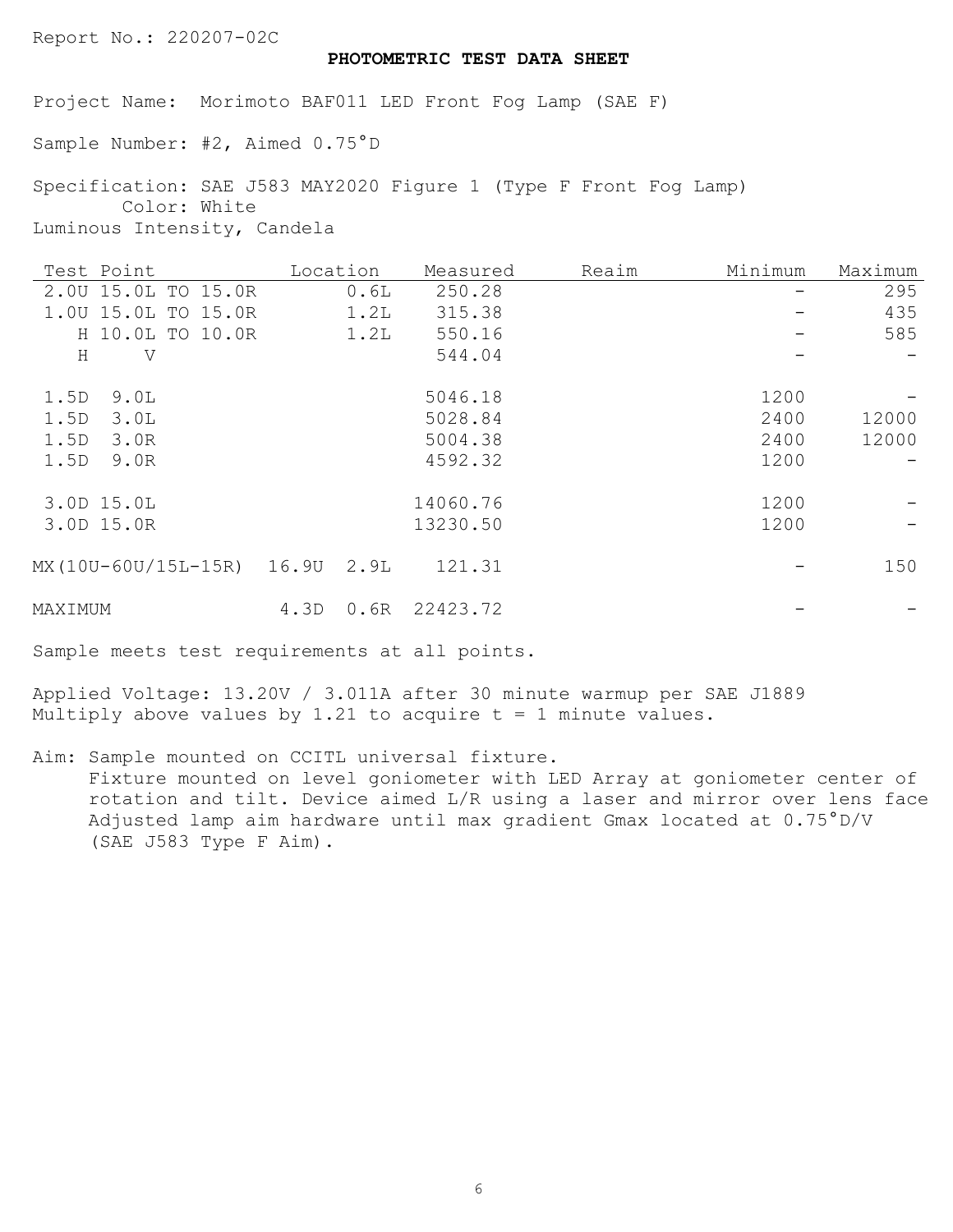#### **TEST DATA SHEET**

Project Name: Morimoto BAF011 LED Front Fog Lamp (SAE F)

**MECHANICAL TESTS** (SAE J1383 MAY2018 & MVSR 108 JUL2018)

Tests performed by: MAE Tests performed by: MAE Date: 22 February 2022 5.4 Aiming Adjustment Test: ......................................... Passed Sample Numbers: #2 The manufacturer specified that the lamp shall be mounted on a vehicle with a pitch of  $\pm 4.0^{\circ}$ . Calcoast-ITL test utilizes the Z-up vehicle axis system. The lamp was mounted on the goniometer in 0° position and aimed using SAE J583 methodology. The goniometer was then adjusted vertically  $\pm 4^{\circ}$ . The lamp aim hardware was adjusted  $\pm 4^{\circ}$  vertically to compensate

goniometer shift. The horizontal change in position of the maximum was recorded for

each vertical extreme.

The change in horizontal position did not exceed 0.76° at the extreme aim positions.

| Change in Horizontal Position |                         |                                          |  |  |
|-------------------------------|-------------------------|------------------------------------------|--|--|
|                               | $+ \wedge$ <sup>o</sup> |                                          |  |  |
|                               |                         | Sample Gonio Tilted Up Gonio Tilted Down |  |  |
|                               | Beam Aimed Down         | Beam Aimed Up                            |  |  |
|                               | $\wedge$ °              |                                          |  |  |

Aim Range Photometry

(MVSR 108 JUL2018) ................................................... Passed Sample Numbers: #2

The foglamps allows aim adjustment of the vertical aim by one person to maintain the beam pattern of the lamp within the full range of vertical pitch of the vehicle, with the use of ordinarily available tools. The housing and lens constitute a single unit that moves together

for the full aim range without beam pattern modification.

Samples comply with SAE J1383 and Transport Canada aim adjustment test requirements.